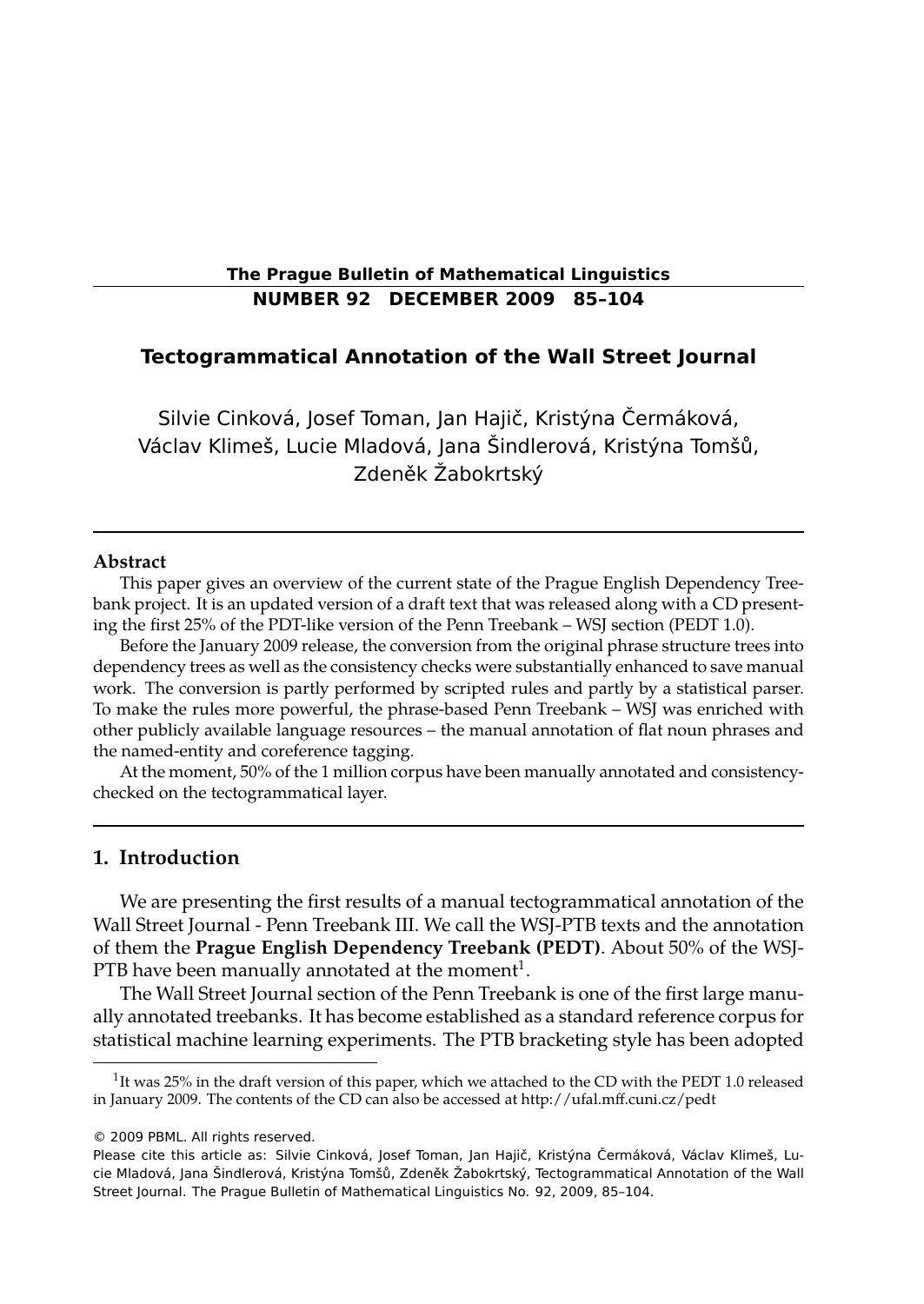by corpora of other languages, which strengthened the prominence of the original WSJ-PTB corpus. Although WSJ in practice is a restricted-domain corpus, which may affect its usability for general NLP tasks  $^2$  (cf. e.g. Oepen, 2007 and Gildea, 2001), we believe that building an additional syntactico-semantic annotation on WSJ is sensible. After having built and refined the Prague Dependency Treebank, a one-million corpus of Czech 1990s newspaper texts with manual syntactico-semantic annotation (Hajič et al., 2006), we have adapted the PDT annotation scheme to English. We decided to draw on a corpus manually annotated in a widely known format, since the option of comparing both annotation schemes can be particularly useful for some users. In addition, familiar text examples facilitate the understanding of the new annotation scheme by users, and, in turn, we benefit from the constant confrontation with the PTB bracketing style while creating the annotation guidelines (Cinková et al., 2006). Most importantly, the original manual annotation has provided an excellent input for the conversion.

While creating the annotation guidelines, we made a tentative annotation of English spontaneous (but slightly edited) spoken dialogs (Hajič et al., 2008; Bradley et al., 2008) in order to compensate for the style bias of WSJ-PTB and to make sure that the current annotation scheme would fit a broader range of styles than business press can offer.

# **2. Background**

### **2.1. Functional Generative Description and Tectogrammatical Representation**

The **Functional Generative Description** (FGD) is a stratified formal language description based on the structuralist tradition, developed since the 1960s (Sgall et al., 1986). Unique contribution of FGD is the so-called **tectogrammatical representation (TR)**. It is implemented in a family of syntactico-semantically annotated treebanks. The treebanks are typically annotated at three layers:

- morphological layer (m-layer)
- analytical layer (a-layer)
- tectogrammatical layer (t-layer).

At the m-layer the text is still a sequence of strings with added tokenization, POS tagging, and lemmatization. Each token has its unique ID. The a-layer displays the sentences as dependency trees in which each token is represented by a node. The nodes are labeled with coarse syntactic labels. The topmost layer so far is the tectogrammatical layer (t-layer), which is based on the tectogrammatical representation (TR) proposed by FGD. Conceived as an underlying syntactic representation, the TR captures the **linguistic meaning of the sentence**. By *linguistic meaning* we understand

<sup>&</sup>lt;sup>2</sup>From the linguistic point of view the corpus domain restriction is not necessarily a drawback, given the linguistic research is consciously focused on local discourse patterns and local meanings (cf. e.g. Römer, 2008).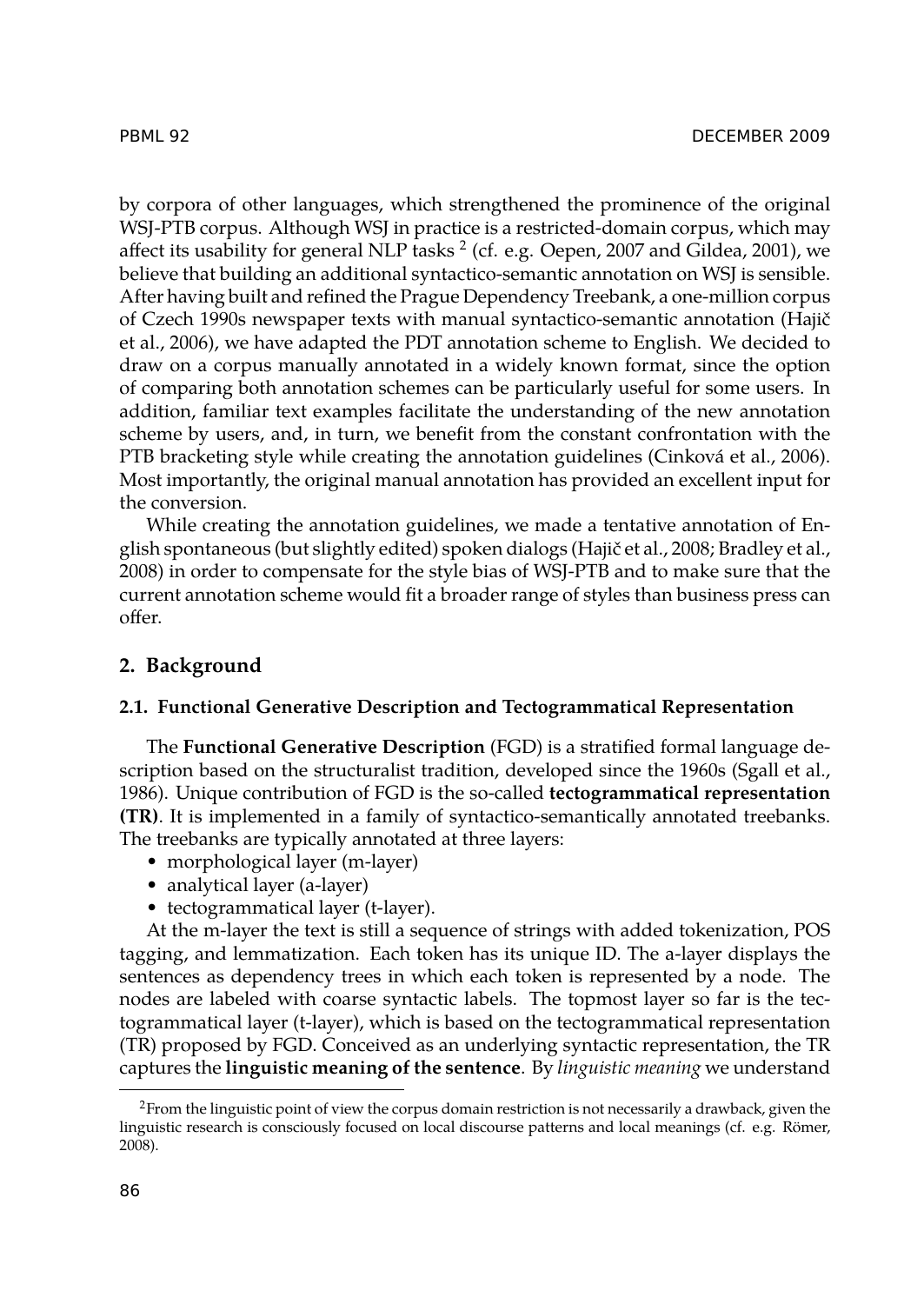"what has been said and can be perceived without any special knowledge of the situation" but with the common understanding of basic conversational implicatures, as well as with tolerance for redundance and vagueness. E.g. unlike a strictly logical representation, the tectogrammatical representation would not deal with the question whether in the sentence *John heard a cry* there must have been a cry for John to hear, or whether John might have mistakenly interpreted a sound he had heard as a cry. On the other hand, the tectogrammatical representation would indicate that something unexpressed on the surface is likely to be understood from the context or from the situation, or that something has been deliberately left underspecified; e.g., in the sentence *I told you last night* the tectogrammatical representation of the verb *to tell* would indicate that *something* (EFF), possibly about a mentioned matter (PAT) was told to somebody, and it would indicate whether these entities could be retrieved from the verbal context or not. (While the missing argument of *tell* is in this case likely to be retrievable from the context, some ellipses systematically express generalizations; e.g., *Peter can eat* [something, anything] *alone*.)

### **2.2. Tectogrammatical Annotation**

Tectogrammatical annotation is to be held apart from the theoretical construct of tectogrammatical representation, as many annotation resolutions have been introduced for technical and consistency reasons rather than being conditioned by the theory. The dependency treebanks of the PDT family are however being continuously refined, with the ambition of adequately reflecting the FGD as a linguistic description. That is done by a step-by-step uncovering and consistent tectogrammatical representation of lexical and structural patterns.

The basic description unit of the tectogrammatical annotation is the **sentence**. Each sentence is represented as a projective dependency tree with nodes and edges (henceforth **tectogrammatical tree structure** or **TGTS**). Only **content words** are represented by nodes. Each node has a semantic label ("functor"), which renders the underlying (deep) syntactic relation of the given node to its parent node. Function words are mostly represented as attribute values in the internal structure of the respective nodes. The attribute values contain references to the analytical (surface-syntax) annotation layer instead of the forms of the function words themselves.<sup>3</sup> Tectogrammatical annotation, which draws on TR, captures the following aspects of text:

- syntactic dependencies
- argument structure (data interlinked with a lexicon)
- information structure (topic-focus articulation)
- grammatical and partly also textual coreference
- deletion restoration

 $3A$  more detailed specification of the annotation conventions is given by (Cinková et al., 2006).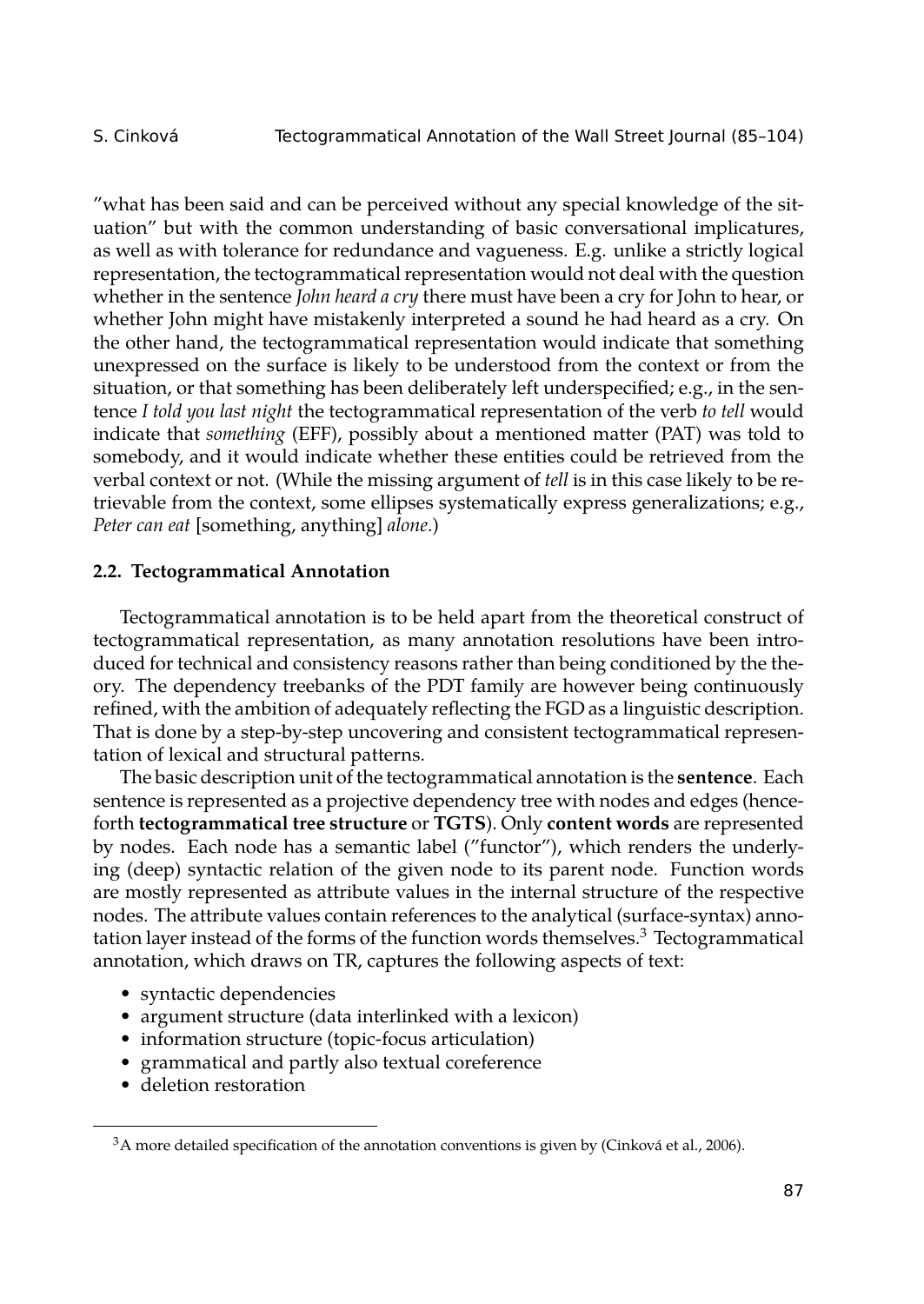

A Lorillard spokewoman said, `` This is an old story. Tisková mluvčí Lorillardu řekla, "Toto je stará věc.

### *Figure 1.*

- information on lexical derivation<sup>4</sup>
- semantically determined grammatical categories **(grammatemes)**<sup>5</sup>

Figure 1 presents the tectogrammatical tree structure (TGTS) of the sentence *A Lorillard spokewoman said: "This is an old story."*.

Each sentence is identified with a unique identifier in the **technical root** of the tree (the topmost node). This node does not reflect any part of the sentence. The topmost linguistically relevant tectogrammatical node **(t-node)** is the predicate *said*, whose tectogrammatical lemma is *say*. The internal structure of this node contains references to the analytical (dependency surface-syntax) tree of the same sentence, in

<sup>4</sup> so far Czech only

 $^5$ just a tentative automatic insertion in English at the moment, not in this text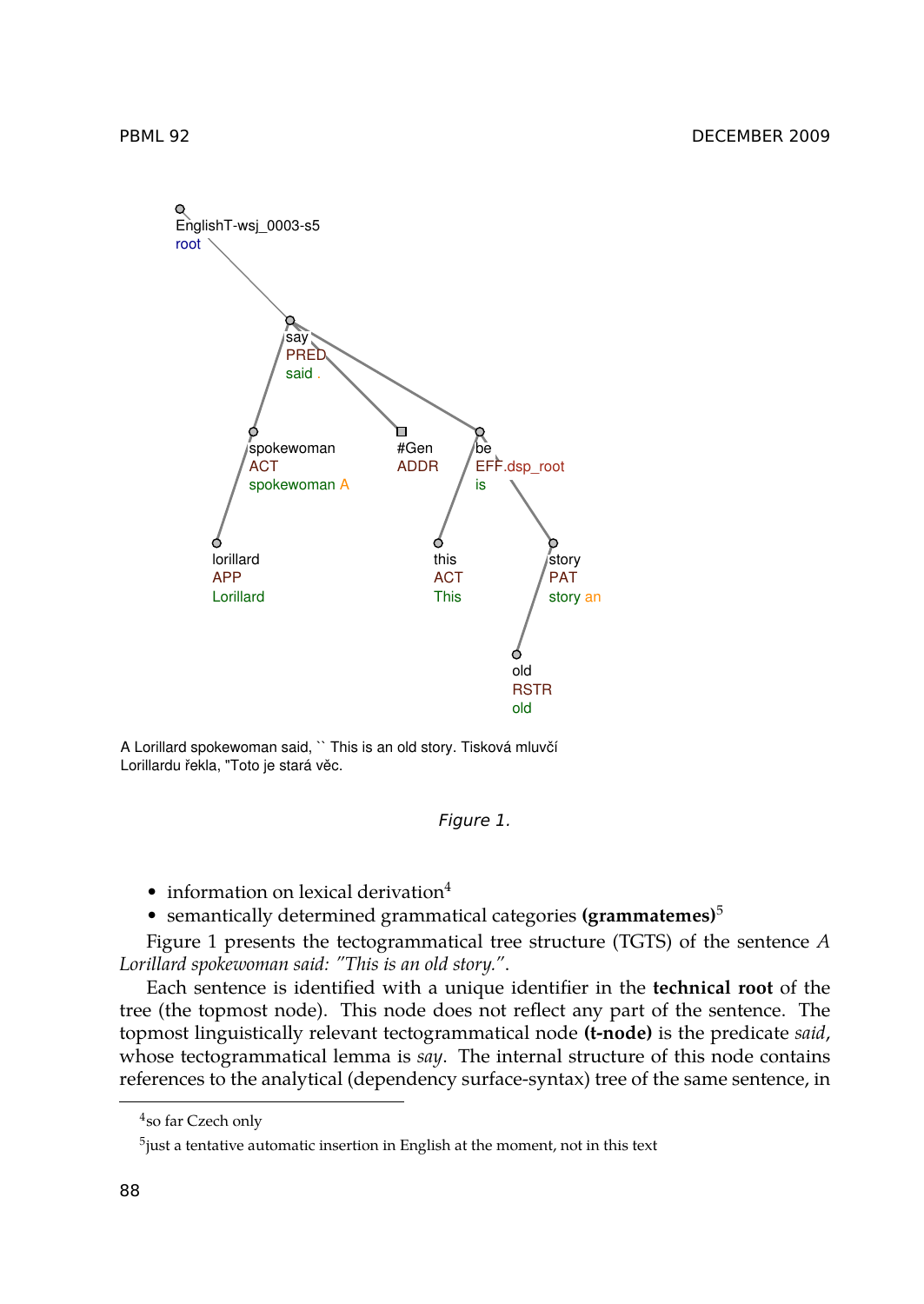which each token is represented by a node. The references point to all analytical nodes **(a-nodes)** that affect the meaning unit rendered by the given t-node. We distinguish two types of references pointing to the analytical layer:

- reference to a content word
- reference to an auxiliary word.

The strings in darker gray in Figure 1 represent the targets of the content-word references. The lighter strings represent the targets of the auxiliary-word references.

Figure 1 also displays a few common semantic labels (functors) used in TGTS. The functors indicate the underlying syntactic relation of a given node to its parent node. A node that modifies another node is governed by that node. About 70 functors in total are used in the annotation. It is partly functors for kinds of dependences, partly functors for semantic relations between conjuncts in coordinations, and a few functors which help organize cognitively specific syntactic structures such as comparisons. Most dependent nodes can be divided into two groups: **inner participants** vs. **free modifications**. They differ in whether a valency complementation with the given functor can occur more than once as dependent on the same parent node (except for a coordination). The inner participants cannot repeat, while the free modifications can. This distinction has nothing to do with whether they are obligatory or optional. Despite their name, even free modifications can be obligatory in the valency frames of certain words (verbs, nouns, or adjectives), while inner participants also can be optional. Cf. the following example sentences:

- (1) *Peter.*ACT *eats vegetables*.PAT
- (2) *Peter*.ACT *eats vegetables*.PAT *and pasta*.PAT
- (3) *\*Peter.*ACT *eats vegetables*.PAT *pasta*.PAT

### versus

- (4) *Peter went to Prague.*DIR3
- (5) *Peter went to Prague*.DIR3 *to John's office*.DIR3

The obligatoriness vs. optionality of a valency complementation can be determined by an introspective **dialogue test** (Panevová, 1974 and Panevová, 1975). There are five inner participants: ACT (Actor), PAT (Patient), ADDR (Addressee), ORIG (Origin), and EFF (Effect). There is a sixth inner participant exclusively used with nouns: APP ("appurtenance"; i.e. association in a broader sense than ownership). Few very common free modifications can be obligatory: e.g. DIR3 (direction towards a destination), DIR1 (direction from a source location), DIR2 (direction across or through an area), TWHEN (timepoint), and MANN (manner). A complete list of functors can be found in (Cinková et al., 2006).

In Figure 1, *Lorillard* modifies *spokewoman*, and the syntactic relation between *Lorillard* and *spokewoman* is labelled as APP. The effective root (i.e. the topmost node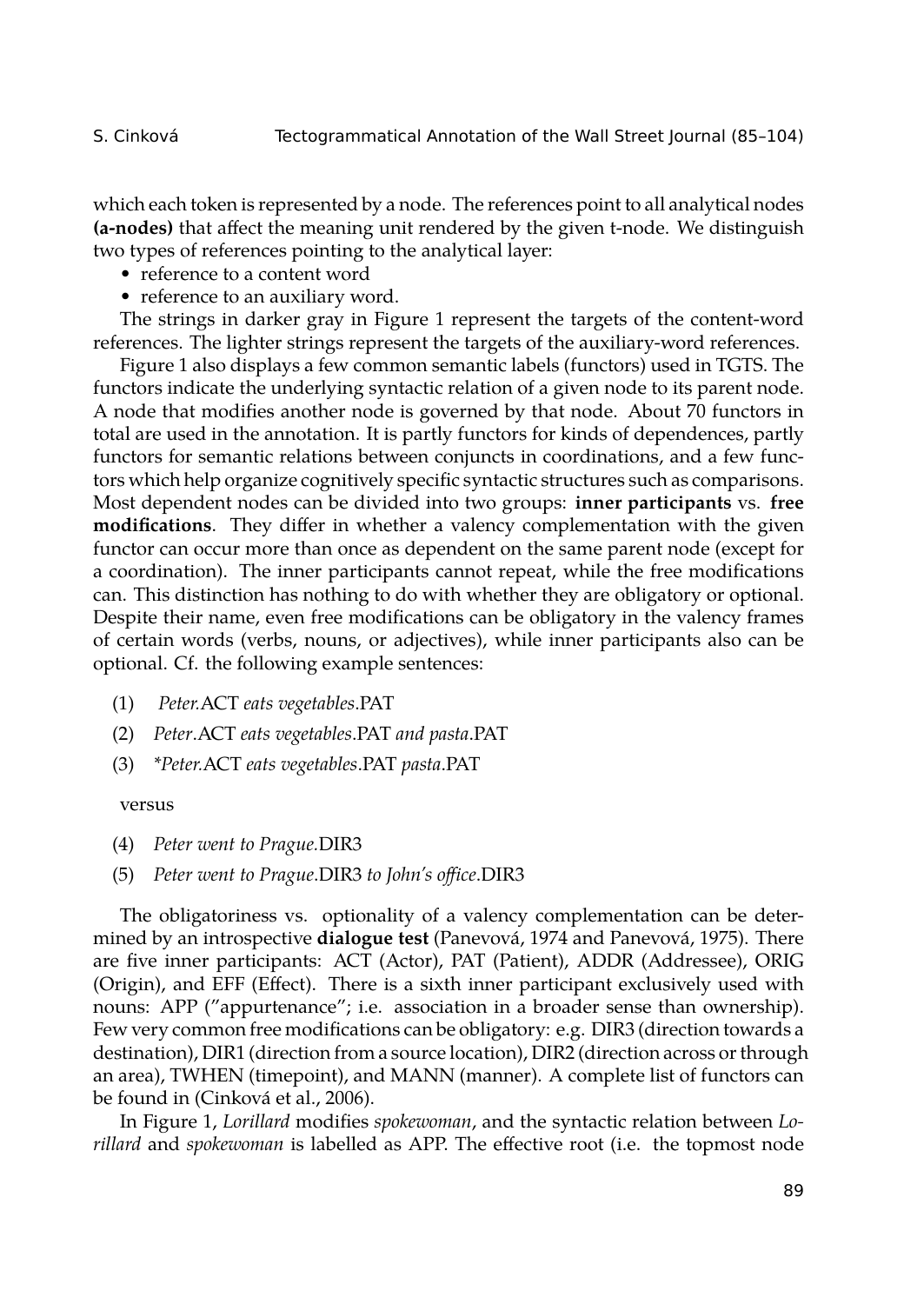under the technical root, disregarding coordination nodes) of a direct speech subtree is marked with the note dsp\_root. The predicate *say* has three obligatory participants according to the valency lexicon: Actor, Addressee, and Effect (what is being said). The Addressee is underspecified, which is why a generated node with the t-lemma substitute #Gen (generalized) was inserted. In general, each occurrence of a word with an argument structure (so far only verbs and verbal nouns in the English annotation) is interlinked with an instance (a **valency frame**) in the **valency lexicon**. When assigned to a lexicon frame, the occurrence of the given word must have a complete pattern of obligatory arguments **(inner participants)** determined by the valency lexicon. Generated nodes with t-lemma substitutes are inserted to complete the valency frame. A complete list of t-lemma substitutes can be found in (Cinková et al., 2006).

## **3. The Original Penn Treebank**

The Wall Street Journal section of the Penn Treebank (Marcus et al., 1999) comprises approx. 1.25 million POS-tagged words in 49 208 sentences, which are manually annotated with constituency **bracketing** and **labels**. PTB-WSJ III keeps the PTB II (Marcus et al., 1995) bracketing style (Bies et al., 1995). Each bracket is labeled with one of the standard syntactic labels (NP, ADVP, PP, S, etc.). Since PTB II, the brackets are enriched with more detailed labeling. On the clausal level, the labels distinguish 5 types of clauses (subordinate clause, inverted question, inverted declarative sentence, direct wh-question and simple declarative clause). The phrase labels separate structural anomalies (lists, fragments, parentheses, reduced relative clauses, unlike coordinated phrases), heads of certain parts of speech (adjective, adverb, etc.) , recurrent semantic units (e.g. quantifier phrases used within noun phrases) and transition phenomena (e.g, multi-word conjunctions like *as well as, not to mention*, etc., which have coordinative as well as subordinative features). On top of phrase and clause labels, non-terminal nodes can get **function tags**. The function tags mark specific linguistic phenomena, such as the nominal function of a gerundial clause *(Baking pies is fun., I do not mind about your leaving early.)*, "dative" alternation in certain verbs (*to give*), predicate complements *(I consider Kris a fool.)*, topicalization of a phrase by the left shift in the word order *(Of the 500 barbers in Philadelphia only 10 know what they are doing.)*, and several semantic labels of adjuncts (temporal, spatial, extent, etc.). The bracketing manual gives detailed information on linguistic phenomena which were captured systematically, along with several financial-speak-specific annotation templates.

### **4. Complementary Annotations**

Several important annotations have been built above the PTB-WSJ texts since the release of the treebank. Two lexical sources were created and interlinked with the data:

• PropBank (Palmer et al., 2004), the valency lexicon of verbs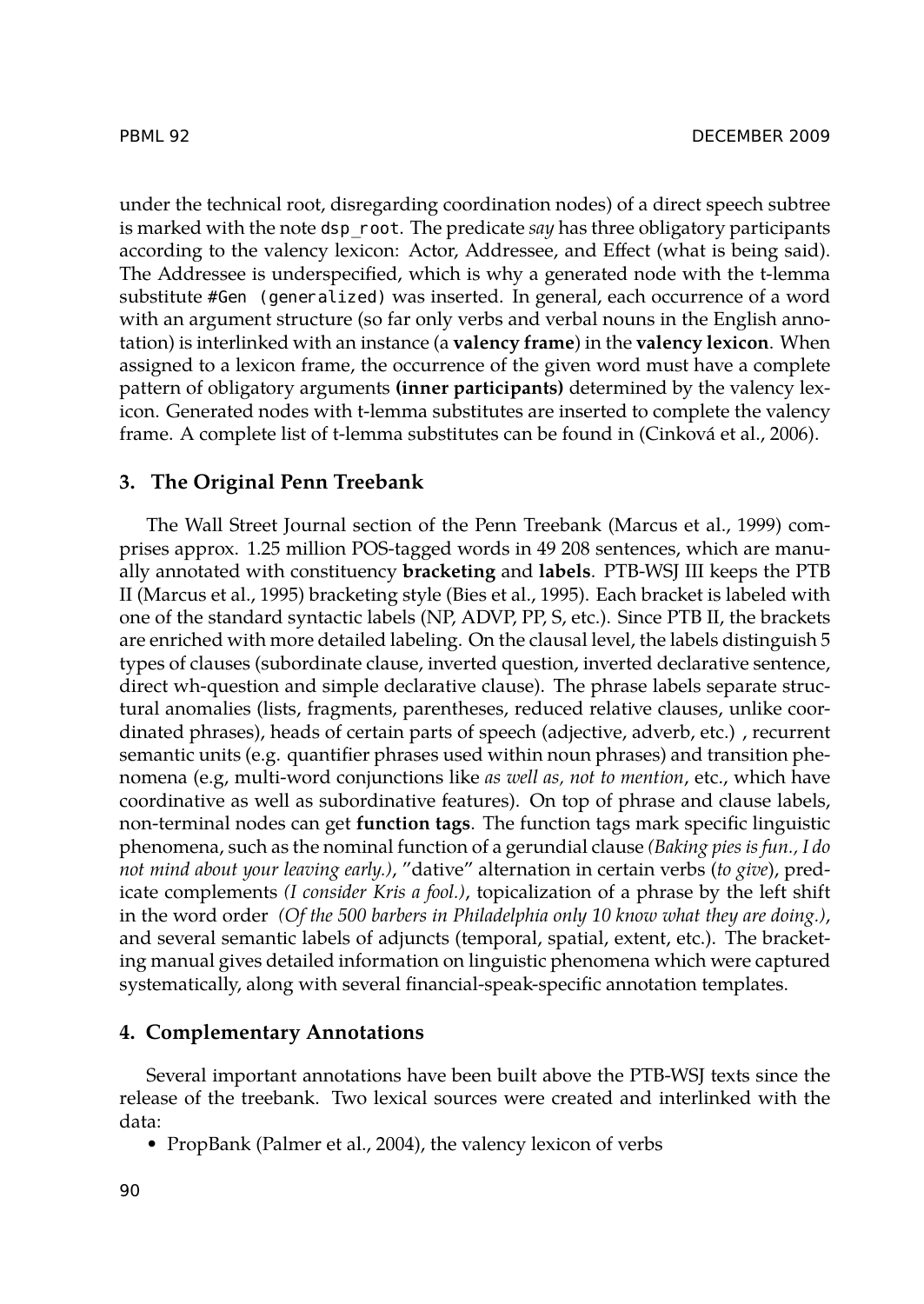• NomBank (Meyers et al., 2008), the valency lexicon of nouns, which in fact also comprises lexicons of predicate nouns (the nominal components of light verb constructions), adjectives and adverbs.

Both lexicons are referenced by data annotations of argument structure.

- Annotation of flat noun phrases (Vadas and Curran, 2007; Vadas, 2007)
- BBN Pronoun Coreference and Entity Type Corpus (Weischedel and Brunstein, 2005)

# **4.1. Flat Noun Phrases Annotation**

Complex noun phrases like *an Air Force Contract* are left flat by the original Penn Treebank annotation. Vadas (Vadas, 2007; Vadas and Curran, 2007) has created a manual annotation of the almost 61,000 complex noun phrases in WSJ-PTB, making use of the entity annotation known from (Weischedel and Brunstein, 2005). By adopting the basic priciples of the annotation of biomedical texts (Kulick et al., 2004), Vadas et al. have inserted labelled brackets around left-branching structures. The newly created constituents with noun heads have been assigned the label NML, whereas those with adjectival heads are marked as JJP.

Hence, the phrase *Air Force contract*, in the original PTB bracketing represented as

```
(NP (NNP Air) (NNP Force) (NN contract))
```
is supplemented with an NML constituent that indicates that *Air Force* is a sub-NP structure within the entire phrase:

```
(NP
(NML (NNP Air) (NNP Force))
(NN contract))
```
# **4.2. BBN Corpus**

Weischedel and Brunstein (Weischedel and Brunstein, 2005) created a stand-off annotation of pronoun coreference along with an annotation of a variety of entity and numeric types above WSJ-PTB. The entity annotation has been designed for questionanswering tasks. It distinguishes 29 categories with subtypes. The most relevant for our annotation (see Section 6) are the following categories:

- Person Name
- Person Descriptor
- Facility Name
- Facility Descriptor
- Organization Name
- Organization Descriptor
- GPE: country, city, state/province
- Work of Art.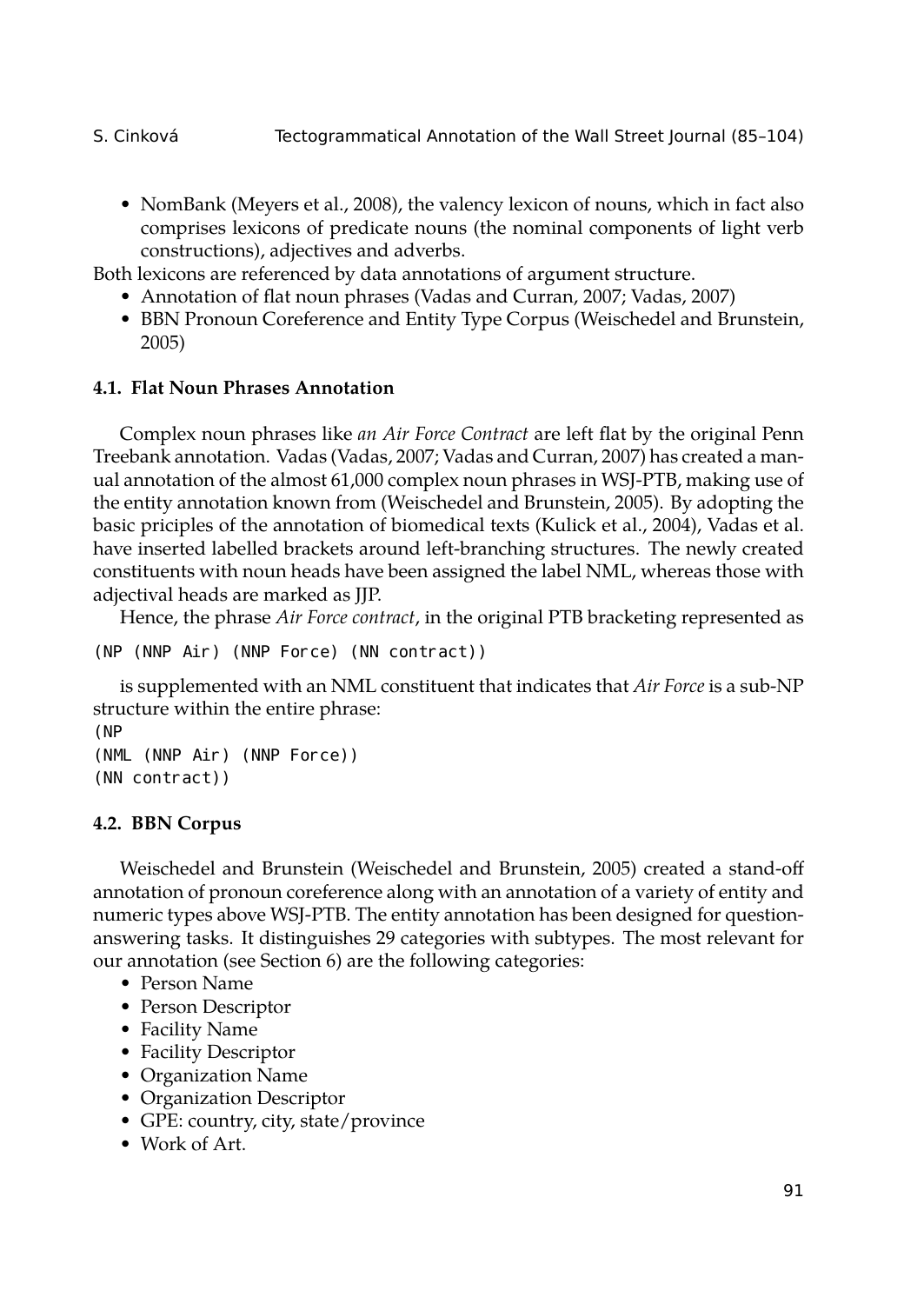### **5. Conversion**

Since we launched the routine tectogrammatical annotation of PEDT, we have worked with automatically pre-generated tectogrammatical trees, which were obtained by a conversion of the original constituency trees into the FGD-based analytical trees and subsequently from the analytical trees into tectogrammatical trees. The conversion tools were recently refined and integrated into a complex Englishto-Czech machine-translation system called **TectoMT** (Žabokrtský et al., 2008). The system consists of a long sequence of processing modules **(blocks)**, which perform small partial tasks. First, English tectogrammatical trees are generated from the English text input. Then the English tectogrammatical trees are transferred to Czech tectogrammatical trees. Czech analytical trees are created from the Czech tectogrammatical trees. Finally, the Czech text is created from the analytical trees.

For the automatic pre-generation of English tectogrammatical trees we have used the manually created constituency trees of WSJ-PTB converted into a PML format as input for the first sequence of blocks, by which we have obtained automatically generated analytical trees.<sup>6</sup> These blocks:

- lemmatize the word forms
- mark the head node (using a set of heuristic rules)
- build temporary m-trees containing morphological information (to be merged with a-trees later)
- convert constituency trees into a-trees
- apply some heuristic rules to fix apposition constructions
- apply other heuristic rules for reattaching incorrectly positioned nodes
- unify the way in which multiword prepositions (such as *because of*) and subordinating conjunctions (such as *provided that*) are treated.
- assign analytical functions (labels) if necessary for a correct treatment of paratactic constructions.

The next (much bigger) chain of blocks builds tectogrammatical trees upon the analytical trees. The procedure is the following:

- Mark a-nodes which represent auxiliary words.
- Build t-trees. Each a-node cluster formed by an autosemantic node and possibly several associated auxiliary nodes is 'collapsed' into a single t-node. T-tree dependency edges are derived from a-tree edges connecting the a-node clusters.
- Distinguish coordination members from shared modifiers (modifiers that modify all coordination members at the same time, e.g. *the kind* [*girls and boys*]).
- Modify t-lemmas when necessary, insert t-lemma substitutes for selected nodes.
- Assign functors necessary for proper treatment of coordination and apposition constructions and fix the coordination-member attributes.
- Distribute shared auxiliary words in coordination constructions.

<sup>&</sup>lt;sup>6</sup>Some of the blocks used in the MT tasks have been left out when building tectogrammatical trees for manual annotation.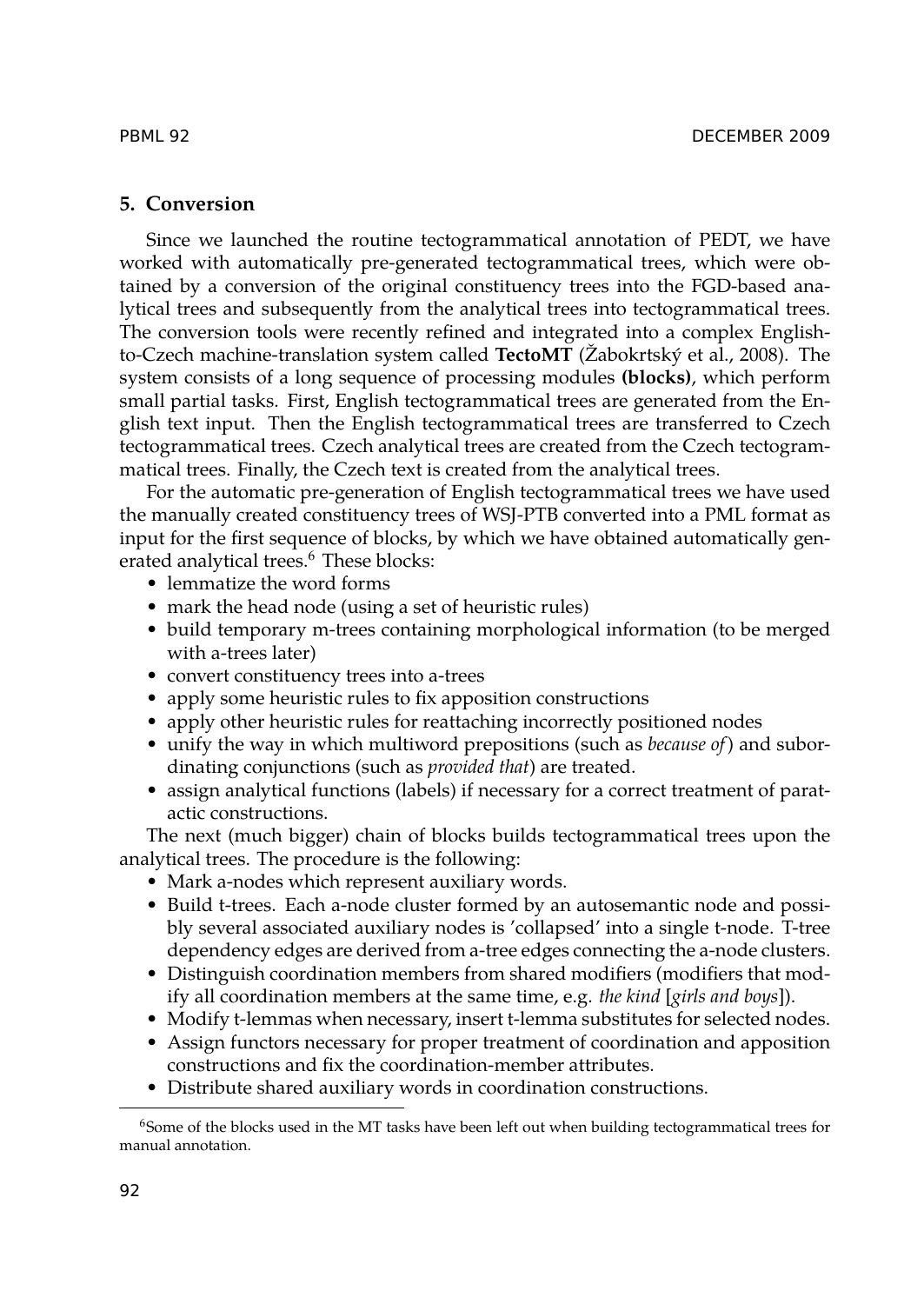- Mark t-nodes which are roots of t-subtrees corresponding to finite verb clauses.
- Mark passive verb clauses.
- Assign functors in selected cases (rule based).
- Assign functors by a statistically based procedure consisting of several blocks.
- Mark t-nodes corresponding to infinitive verbs.
- Mark t-nodes which are roots of t-subtrees corresponding to relative clauses or direct speech.
- Mark t-nodes which are roots of parenthetic t-subtrees.
- Fill in or correct several internal attributes of the nodes (e.g. nodetype).
- Insert a reference Czech (manual) translation of the sentence.
- Assign valency frames.
- Recompute deep ordering of the nodes.
- Strip some attributes which are no longer useful when the procedure is finished.

Apart from the original TectoMT blocks, a statistical functor assigner (a recent component of a tectogrammatical parser - Klimeš, 2007) has been employed to increase the accuracy of the automatic functor pre-assignment (it is already mentioned in the above list of blocks). A preliminary measurement (the trees pre-generated with and without the assigner compared respectively with the same trees which had been manually annotated before) has proved a significant improvement on the WSJ-PTB data. The trees generated without the assigner have achieved a 57.6 % functor agreement with the reference manual annotation. The introduction of the assigner has raised the agreement to 77.3 %. That is quite good because the best interannotator agreement ever achieved was 85.7 %.

# **6. Rule-based pre-annotation**

A significant improvement of the pregenerated tectogrammatical trees has been brought by the flat NP annotation (Vadas, 2007), which we have integrated into the WSJ-PTB data fed to TectoMT. To increase the consistency and to speed up the annotation even more, we have decided to improve the trees obtained from TectoMT by hand-written rules. These rules have been designed to apply to selected recurrent structures, which were often impossible to detect by morpho-syntactic criteria, being conditioned rather lexically or even stylistically. When creating the rules for automatical pre-annotation, the constituency trees of WSJ-PTB were first browsed with Netgraph (Mírovský, 2008) and informally described along with the tectogrammatical subtrees desired as output. These informal descriptions have been rewritten into perl scripts.

All our hand-written rules for automatic pre-annotation of WSJ-PTB are designed as "Find a specified constituency structure, locate the corresponding tectogrammatical structure and correct it". To create these rules, we have used the following features:

- WSJ-PTB terminal, nonterminal and function tags
- WSJ-PTB structure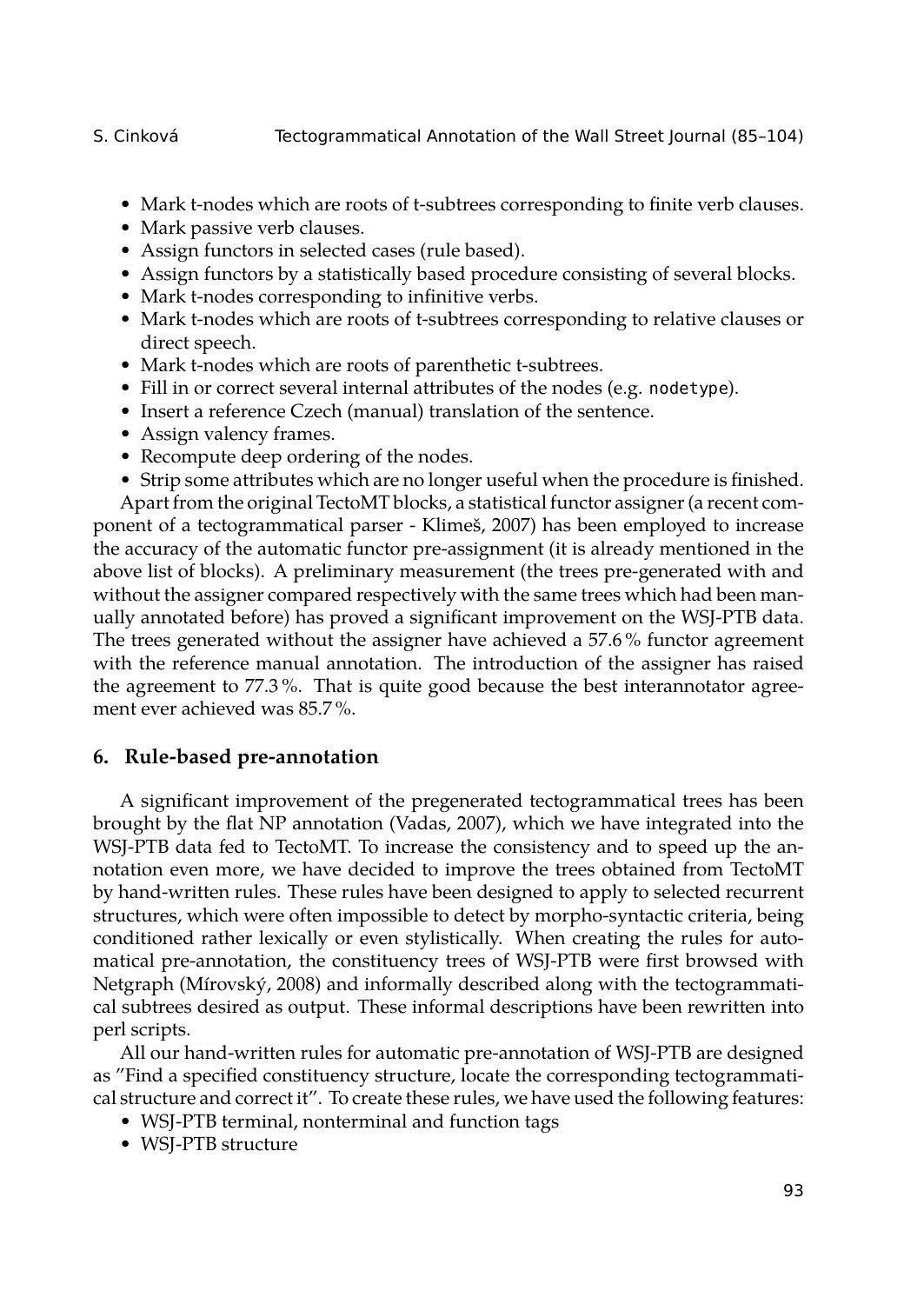- lemmatization
- text strings (lists of words)
- BBN entity tags

We are including a few examples of the rules here.

# **Phrases of the type "\$600 a share"**

We are looking for an NP phrase (node A) with the function tag ADV and an NP or QP phrase (node B) to the left. Node A has exactly two childnodes (both terminal), the left one having the wordform "a" and the tag "DT". In case of a match we identify the t-subtrees created from the constituency structures rooted at the nodes A and B (let us call them TSA and TSB). Then we hang TSA under TSB and assign the functor REG to the root node of TSA.

This rule has 1701 hits in the corpus. See figures 2 and 3 for the constituency and for the resulting tectogrammatical structures.



*Figure 2. Example of a constituency structure of a phrase of the type "\$600 a share"*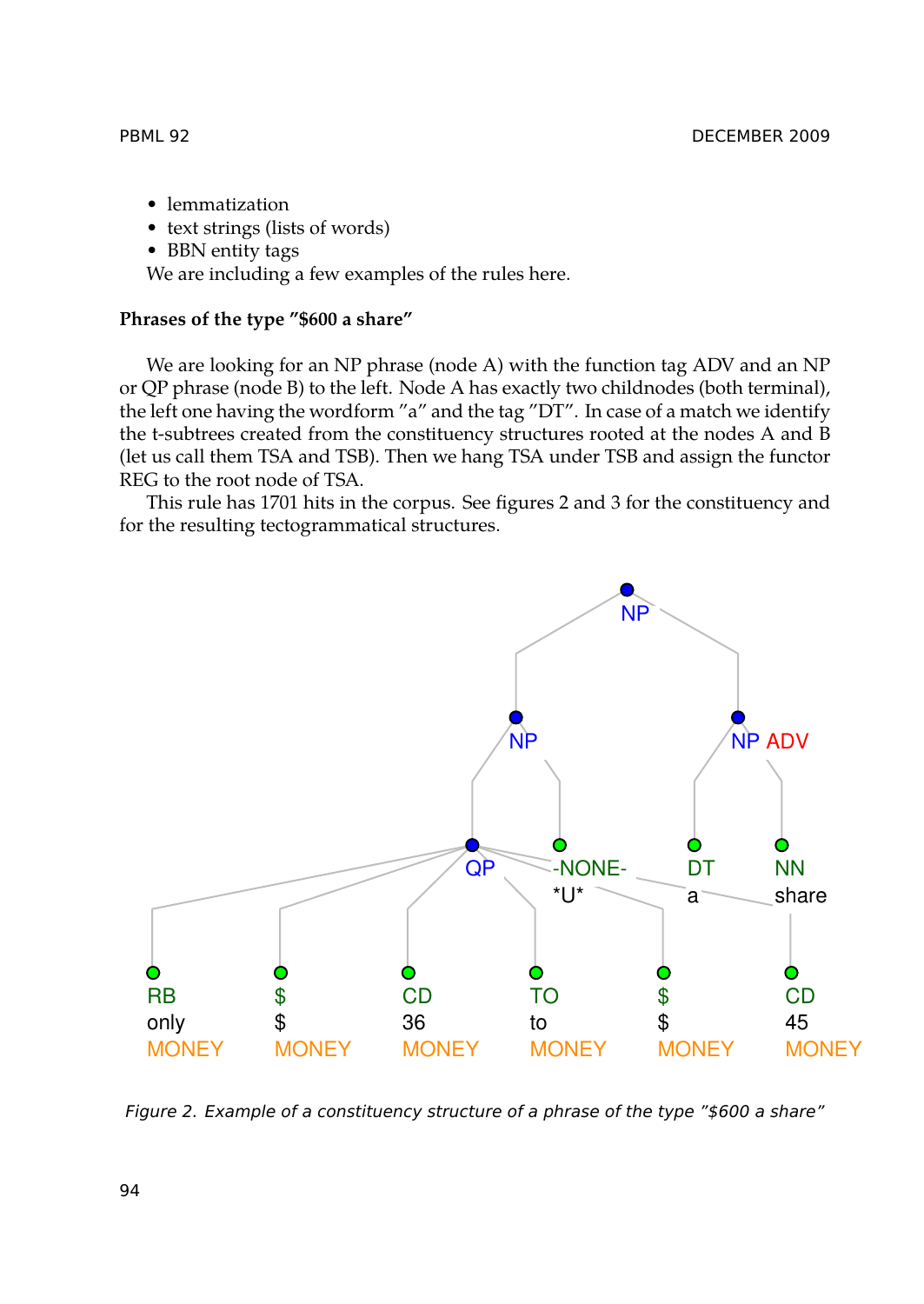

*Figure 3. Example of a tectogrammatical structure of a phrase of the type "\$600 a share"*

# **Mixed Numbers**

Whenever we found a mixed number (something like *3 2/7*) in the form of two terminal nodes with the tag CD, we transformed it into a tectogrammatical structure shown in Figure 4. There are 1351 mixed numbers in the corpus.

### **Phrases of the type "Boston, Massachusetts"**

We are looking for an NP or an NML nonterminal with the phrase attribute value NAC and with the function LOC as its child (let us call it Node A). There has to be either an NP or an NML nonterminal or a noun (a terminal with a tag whose first two letters are NN) among the right siblings of the Node A – let us call it Node B. Node A has three or four childnodes. The second one is comma or left round bracket (a terminal node). If there is the fourth childnode, it has to be a comma or a right round bracket (again a terminal node). If the fourth childnode is not present and the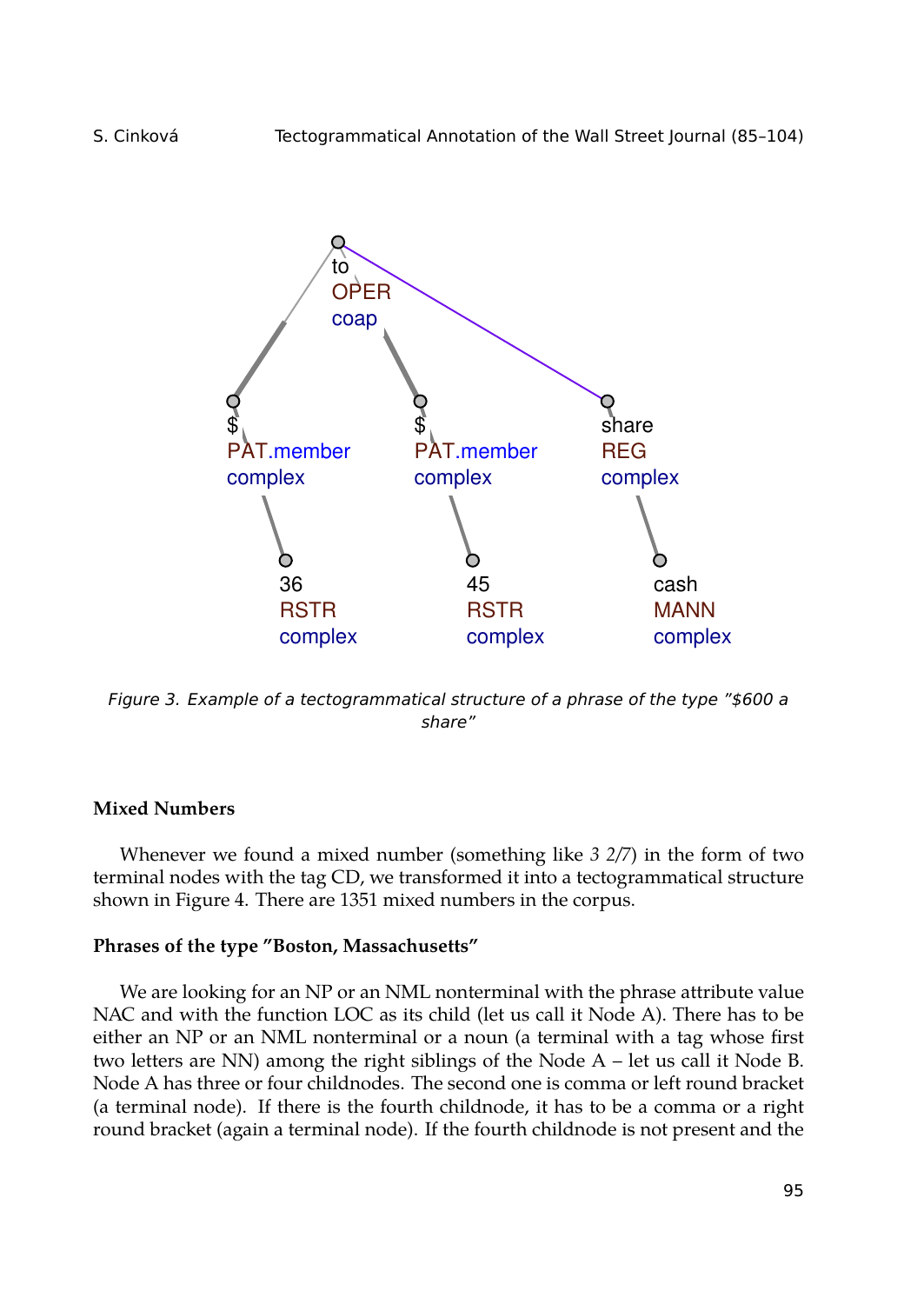

*Figure 4. Example of a tectogrammatical structure of a mixed number*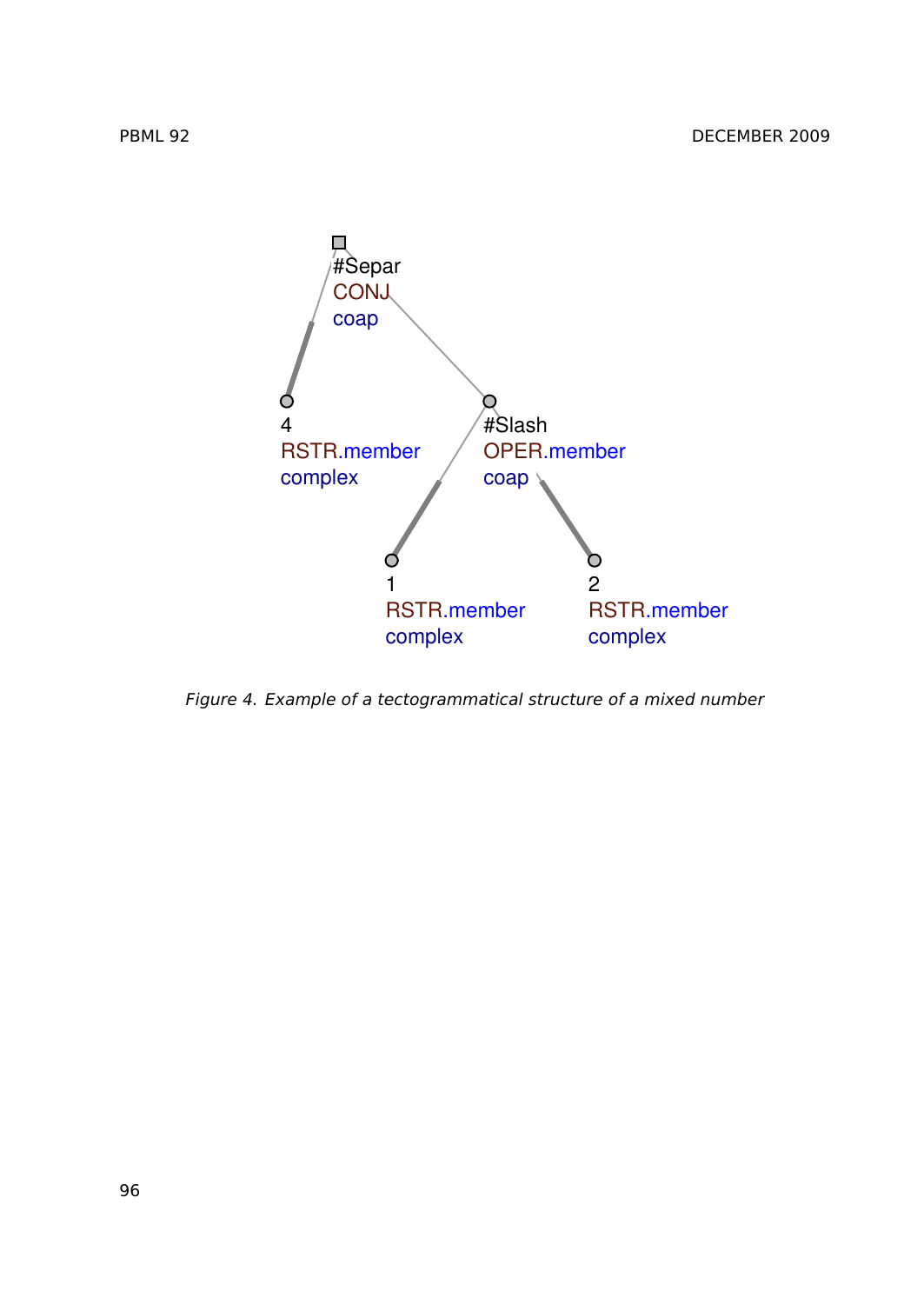leftmost node of the Node B subtree satisfies the requirements, we can consider it to be the fourth child. The third childnode has to satisfy one of these three demands:

- It is an NP or an NML nonterminal and all the terminals in its subtree have the BBN-tag GPE:STATE\_PROVINCE.
- It is a noun with the BBN-tag GPE:STATE\_PROVINCE.
- It is a roman number (terminal node) with no BBN-tag.

The tectogrammatical counterpart of this structure is as follows. At first we identify the t-nodes which are roots of structures created from the subtrees rooted in the first and the third childnode of Node A (let's call them TR1 and TR3). Now we hang TR3 under TR1 and assign functors. TR1 should be LOC and TR3 gets the functor PAR. We also set the attribute is\_parenthesis to 1 for each descendant of TR3 including the node TR3 itself. The second (and possibly the fourth) child of Node A is auxilliary and the corresponding a-node has to be properly referenced from the TR3 node. We also have to ensure that those auxilliaries do not exist as independent t-nodes and that they are not referenced from any other t-node.

There are 239 occurences of the described constituency structure in the corpus. See figures 5 and 6 for examples of the described structures. This script can with minor modifications be applied for structures consisting of person nouns and their political affiliations (e.g., *Leon Panetta, democrat*).



*Figure 5. Example of a constituency structure of a phrase of the type "Boston, Massachusetts"*

From August 2008 to November 2008 we created more than 60 rules (some of them became obsolete). The complete set of scripts was tested on one reference section (296 sentences, 7694 words). As a result we registered 1237 changes. We were measuring the agreement with manually annotated data, and we have achieved an approx. 4 % improvement in functors and 6 % in referencing auxilliaries, which is not a re-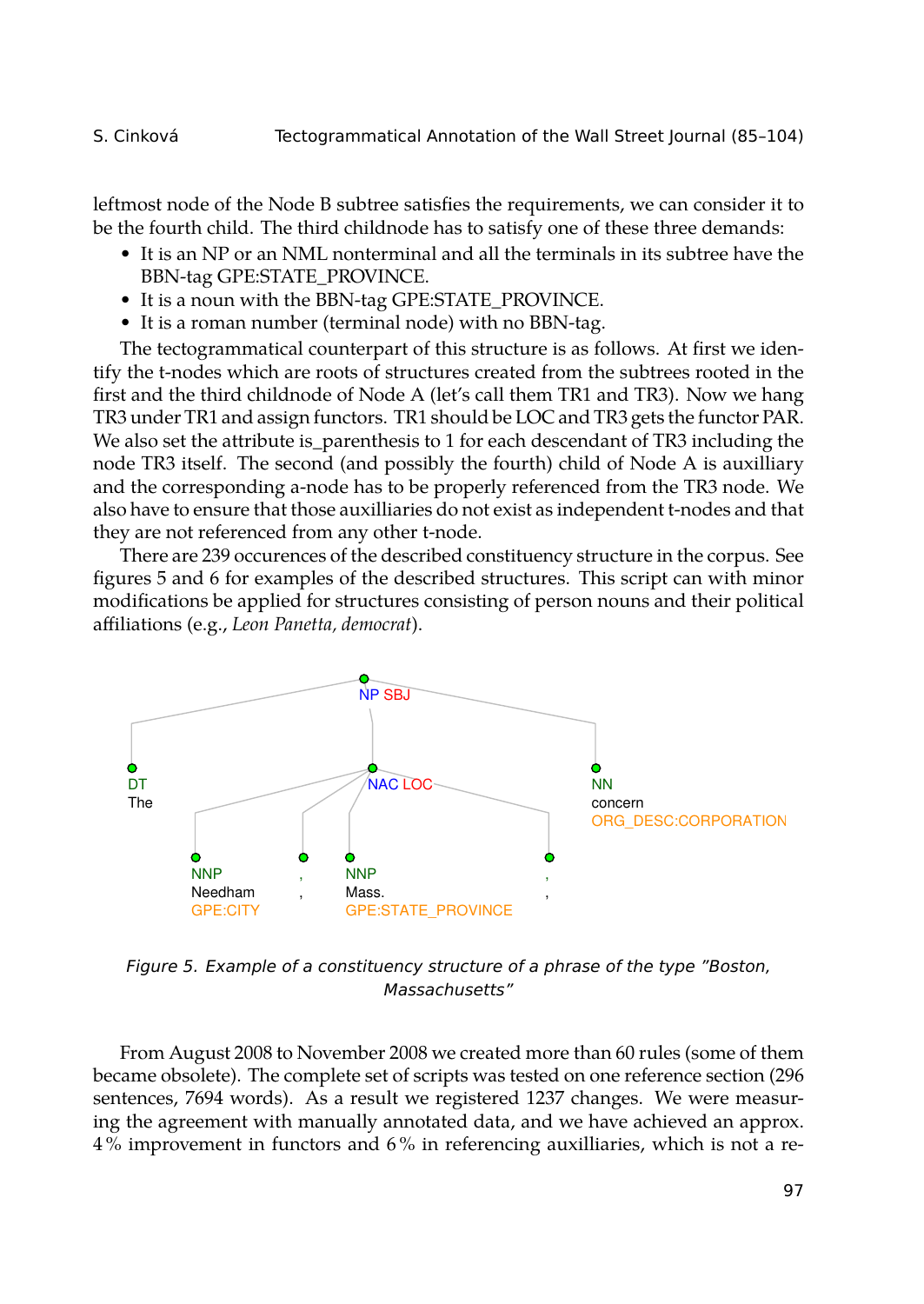



*Figure 6. Example of a tectogrammatical structure of a phrase of the type "Boston, Massachusetts"*

ally substantial improvement. The agreement on other attributes has been more or less identical. However, in this case the quantity is not the only goal. Better consistency of the data is important as well. Besides applying annotation templates to structures relatively uninteresting from the linguistic point of view, such as mixed numbers, our rules annotated a number of complex and less frequent linguistically relevant phenomena throughout the corpus. Sometimes the given structures could not be processed completely, but the applied rules saved the annotators at least a part of their manual work. The overall effect of these measures on the annotation procedure would be too difficult to quantify, though. The outcomes of some rules were left for manual processing within the expert annotation (Section 10), which has positive effect on the annotation consistency as well.

### **7. Manual Annotation**

The initial tectogrammatical annotations of English data (WSJ-PTB) date back to 2002 (Kučerová and Žabokrtský, 2002). The tectogrammatical trees have been built above analytical WSJ-PTB trees obtained by an automatic conversion from the original PTB bracketing into the format used by PDT 1.0 (Hajič et al., 2001). The automatically converted and generated data as well as this tentative manual tectogrammatical annotation were published along with parsed Czech parallel translations of WSJ-PTB as the **Prague Czech-English Dependency Treebank 1.0** (PCEDT 1.0, Cuřín et al., 2004). The PCEDT 1.0 with its 500 manually annotated tectogrammatical trees constituted the starting point for the efforts taken up 2004.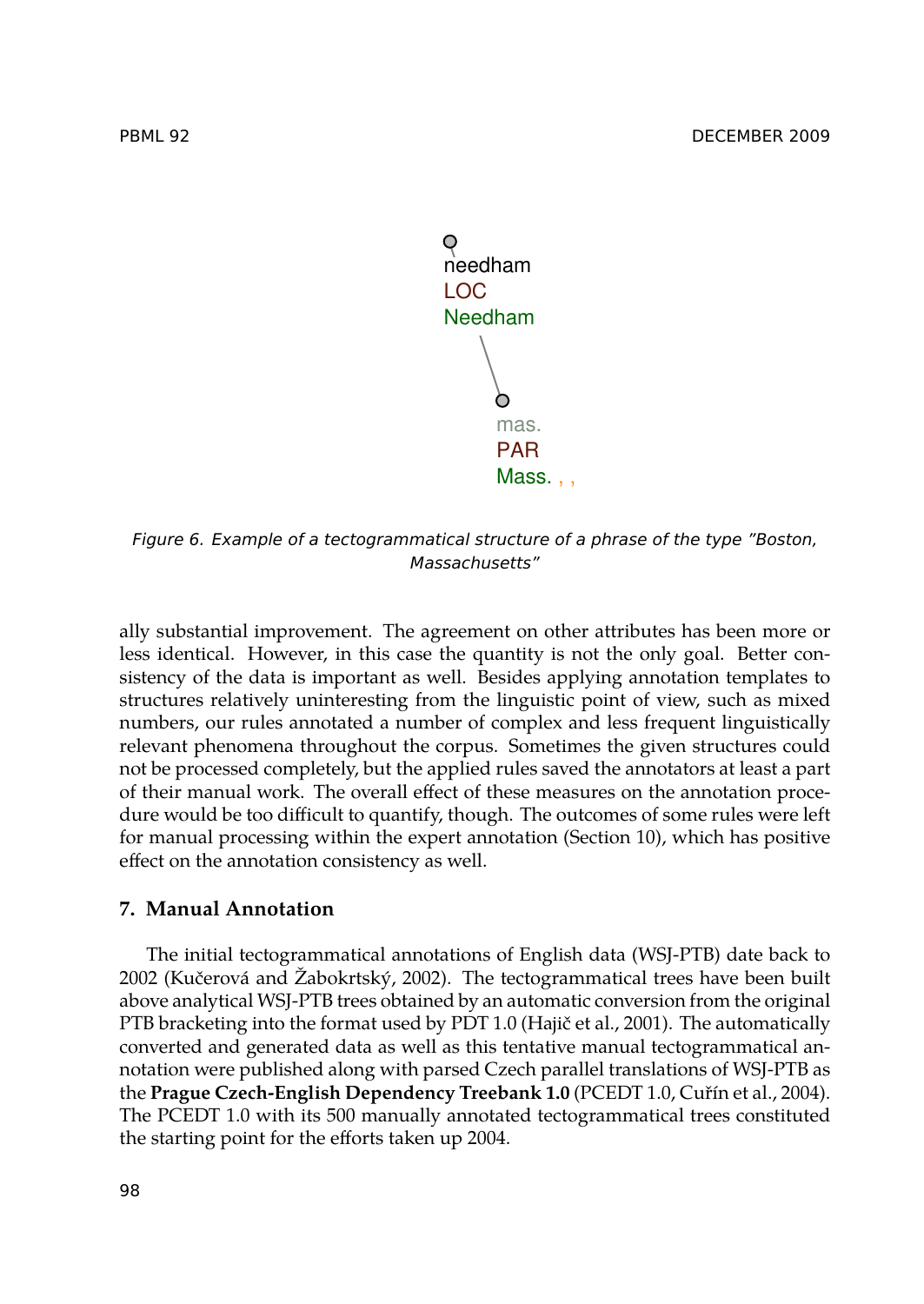Due to substantial format changes of the "mother treebank", the Prague Dependency Treebank, before its second LDC release (Hajič et al., 2006) in 2006, the massive annotation of English data was postponed until the definite version of languageindependent features of the new annotation scheme (Pajas and Štěpánek, 2006). In the meantime we concentrated on the conversion of PropBank (Palmer et al., 2004) into an FGD-compliant valency lexicon. In early 2006 we were able to convert the constituency trees into tectogrammatical trees with some of the modules which later became part of TectoMT. We also refined the initial version of the annotation manual.

Four annotators started the manual annotation in late 2006. During 2007, several more annotators were trained. At the moment we have four annotators working regularly, the rest being mostly in training, some having left the project, and some being on maternal leave. The interannotator agreement was measured approx. once a month in 2006 and early 2007. It has not been measured since March 2008, mainly because of the slow annotation pace in 2007, annotator fluctuation, and, since mid-2008, due to the intensive work on consistency checks, which all skilled annotators have been kept busy with.

The annotators work mostly off-line but send and retrieve the data via an SVN system. The data index as well as the work-progress stats are provided with a userfriendly web interface. The annotators currently correct the data produced in 2006 and 2007 by running the consistency-checking scripts upon each file and correcting the detected errors. The annotators are also asked to run the checks and correct the errors before submitting new files. A log of changes in the data is generated every month. It calculates uncorrected detected errors and the ratio of the amount of data vs. the amount of changes. Deviations from the average are examined and random samples are manually re-checked.

### **8. Consistency Checks**

After the annotated data exceeded 12,000 trees (almost 25% of WSJ-PTB), we introduced consistency checks. Most of the scripts we use have been adopted from the Czech PDT-team (Štěpánek, 2006) and modified whenever necessary. We have added a few new, English-specific checking scripts, and we reuse some of our pre-annotation scripts. The checking scripts check mainly:

- **Paratactic structures**
	- **–** Only a node of the appropriate type and with an acceptable functor is the root of a paratactic construction.
	- **–** Each root of a paratactic construction has at least two descendants which are coordination members.
	- **–** Only permitted combinations of functors occur in coordinated nodes.
- **References from t-nodes to a-nodes (content-word and auxiliary-word references)**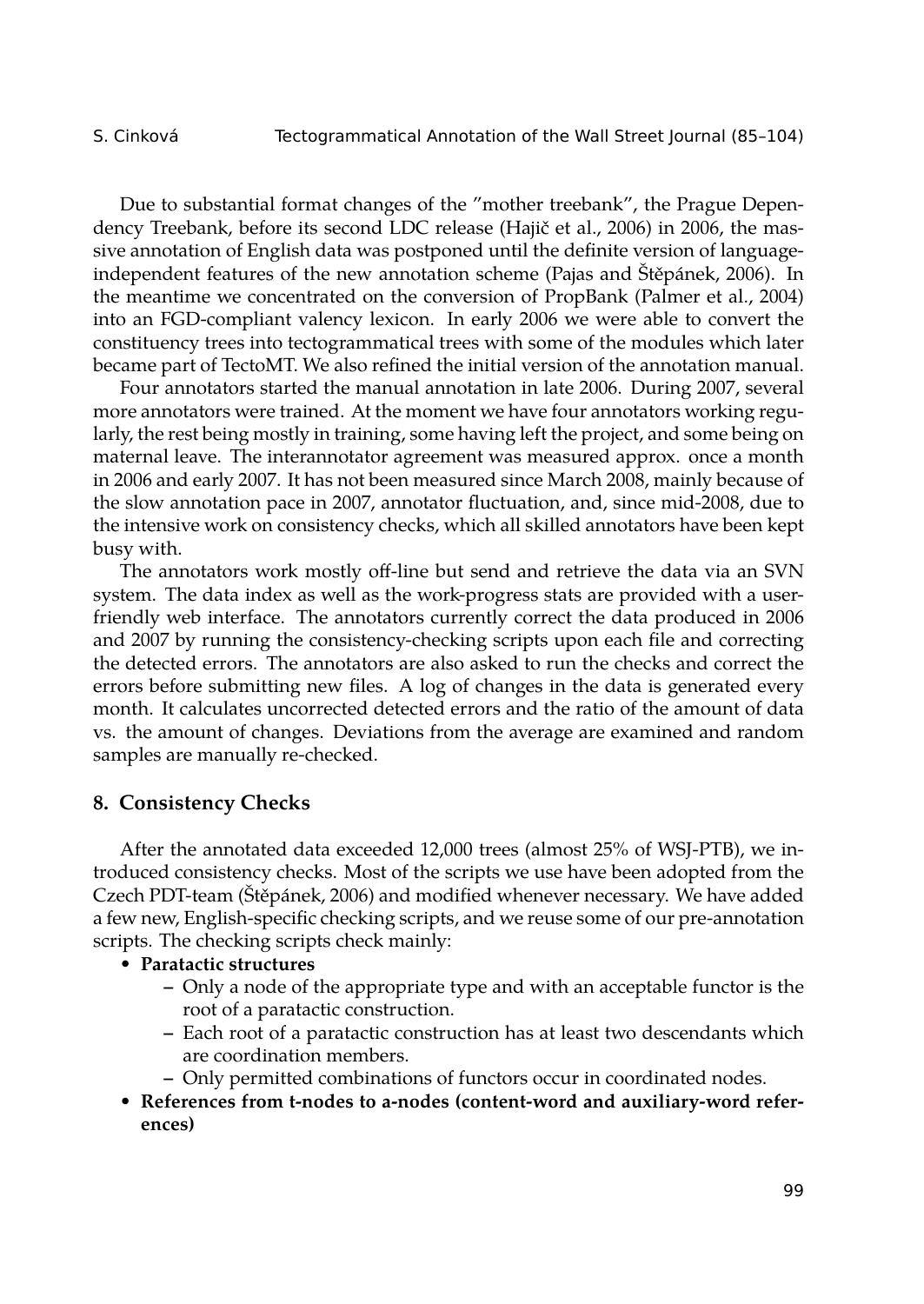- **–** All a-nodes which represent alphanumerical tokens are referred to from the t-layer (except punctuation).
- **–** No a-node is referred to as a content-word from two non-generated t-nodes.
- **–** All t-nodes except nodes with t-lemma substitutes refer to a content word node at the a-layer.
- **–** A t-node, whose corresponding content-word reference at the a-layer is a noun in plural, may not refer to an a-node that represents the indefinite article.
- **–** T-nodes representing punctuation regarded as a content word (e.g., punctuation in asyndetic paratactic constructions) must not be represented as generated nodes.
- Tree structure
	- **–** The effective root of the tree is either the main predicate (which might be an artificially inserted one) or the governing node of a noun group.
	- **–** Nodes representing foreign words comply with all rules.
	- **–** Nodes representing phrasemes comply with all rules.
	- **–** T-nodes with t-lemma substitutes which are used for specific syntactic constructions (e.g. #AsMuch|#Equal|#Total) are never terminal nodes (leaves).
	- **–** The technical root has only one descendant.
	- **–** Each t-node has been assigned a functor.
- Valency
	- **–** Each occurrence of a verb except *to be* and *to have* is assigned a valency frame from the lexicon.
	- **–** The valency frame is complete according to the valency lexicon.
	- **–** The valency frame assigned to a verb occurrence must exist in the lexicon (frames can be altered during the lexicon edits).
	- **–** A copied verb has the same valency frame as the original.
	- **–** All checks are dismissed when the verb node contains an annotator's comment regarding the lexicon.

This list presents only selected checks. There are approx. 80 checking scripts at the moment. Their amount is slowly but constantly growing. The annotators' comments serve as issues for new pre-annotation scripts, TectoMT improvements, or checking scripts. The comments regarding the valency lexicon are collected monthly in form of a log file with the examples and sentence identification, and they are e-mailed to the editor-in-chief of the lexicon. Besides, we are experimenting with a string-based consistency check of the tree structure and functor assignment. The data is searched for subtrees consisting of matching textual strings. Differences in the respective annotation resolutions for textual sequences are reported. This is a sample of the first tentative inconsistency survey:

```
previous month
 [month]([previous, RSTR]) 3
```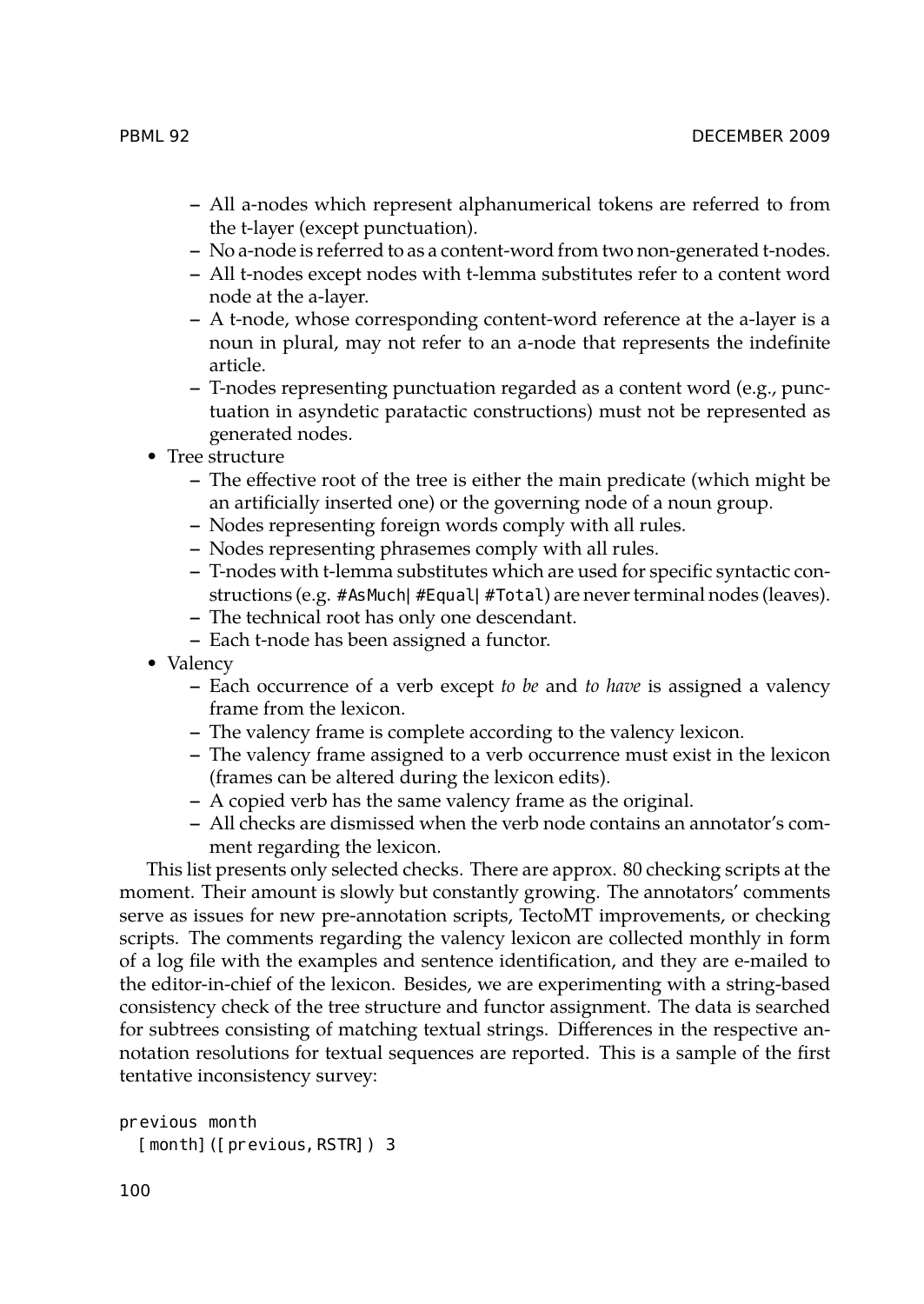```
[month]([previous,TWHEN]) 1
rate increase
  [increase]([rate, PAT]) 1
  [increase]([rate, ACT]) 1
size of the increase
  [size]([increase, ACT| of, the]) 1
  [size]([increase,APP|of,the]) 1
so far
  [far]([so, EXT]) 5
  [far]([so,MANN]) 1
```
Some of these reports help us uncover inconsistencies systematically made by the automatic pre-annotation and can be fixed. Many of them have to be manually checked by the annotators (see Section 10).

# **9. PEDT 1.0**

The first 10 000 manually annotated and checked trees were released under the title PEDT 1.0. The CD contains the documentation along with relevant publications (including a draft version of this paper), the current version of the valency lexicon Engvallex (which is yet still being subject to revisions), and the ready-to-install package of TREd, the tree editor.

### **10. Discussion**

The current annotation practice yields trees quite consistent in tree structure, some financial-speak specific fixed phrases, structured text like addresses and lists, and verbal valency. However, the annotation still remains inconsistent in functor assignment in adjectival and nominal phrases. We decreased this inconsistency by resigning on semantic labeling within named entities (all nodes in the subtree get the new functor NE - *Named Entity*), but we do not find this solution satisfactory, and we are going to introduce a systematic solution of noun valency in later versions of PEDT. We have tentatively merged the NomBank (Meyers et al., 2008) annotation with the PEDT data and are going to explore its benefits for an FGD-based annotation. While PropBank was driven by theoretical approaches quite similar to FGD, the NomBank approach might prove difficult to adopt. No conclusions can be drawn yet as we are just at the very start of the process.

In the next future we are going to continue improving the automatic pre-annotation by detecting problematic phrases and linguistic phenomena. As soon as the data has been annotated with the complete annotation, we will focus on the so-called **expert annotation**. This is annotation of selected structures across all corpus sections by one or a few 'expert' annotators. This procedure is meant for the annotation of particularly difficult or interesting phenomena. It is mainly supposed to further increase the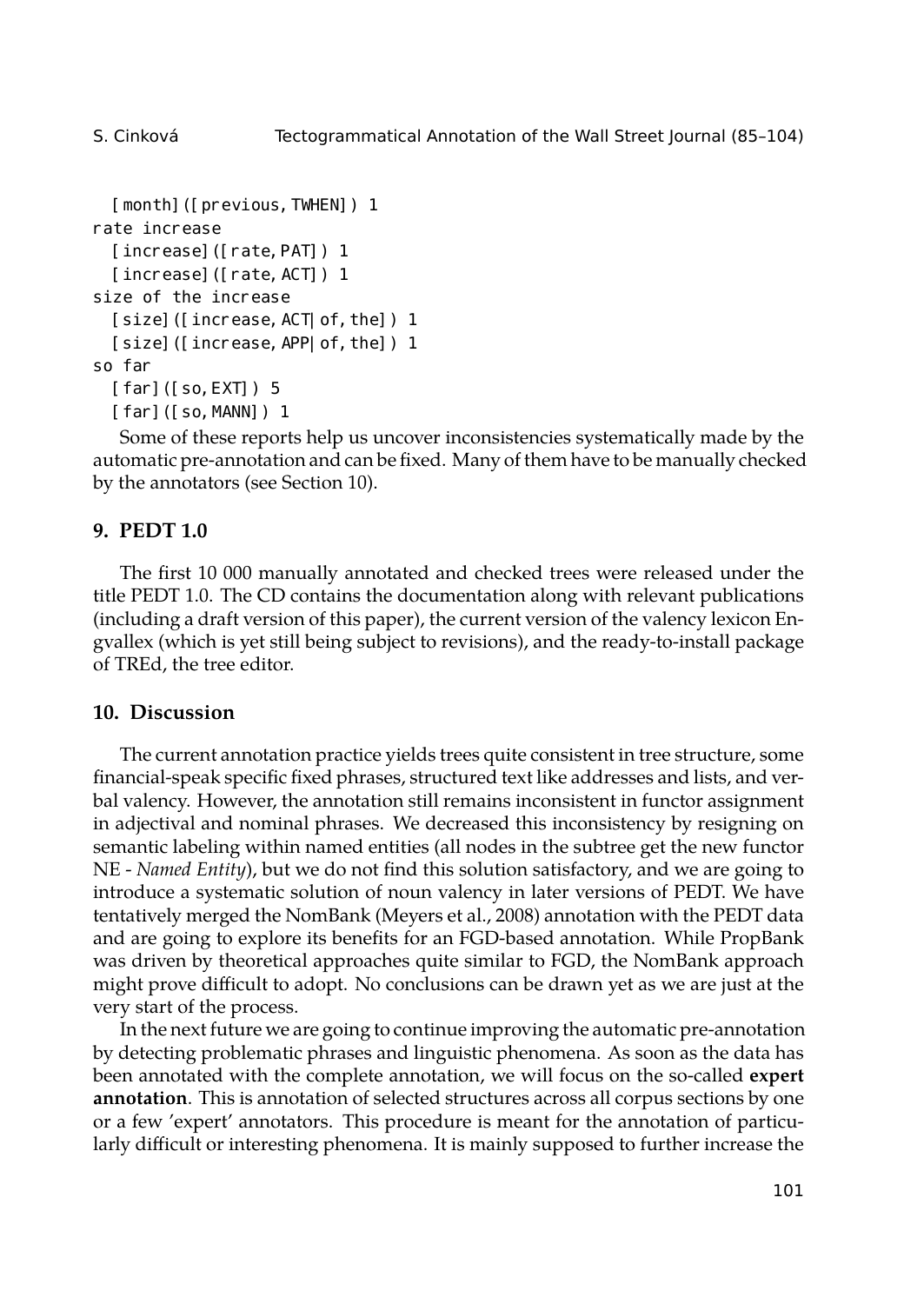

But today, indexing is moving from a passive investment strategy to an increasingly active one. Dnes se ale indexace posouvá od strategie pasivního investování ke stále aktivnějším.

### *Figure 7.*

consistency of the annotation. Besides, it is meant to provide material for linguistic research. Figure 7 shows a TREd window with a highlighted expert-annotation task.

### **11. Conclusion**

PEDT has been built to present the Prague Dependency Treebank-like annotation scheme to the global expert audience. The documents were chosen because of their original manual annotation and due to being a sort of a reference corpus in the NLP community, despite all linguistic objections that could be raised on how much the English used in American business press reflects the patterns of English in general. The annotation procedure has been improved, and so have the control mechanisms. Approximately 1/2 of WSJ-PTB has been annotated at the moment.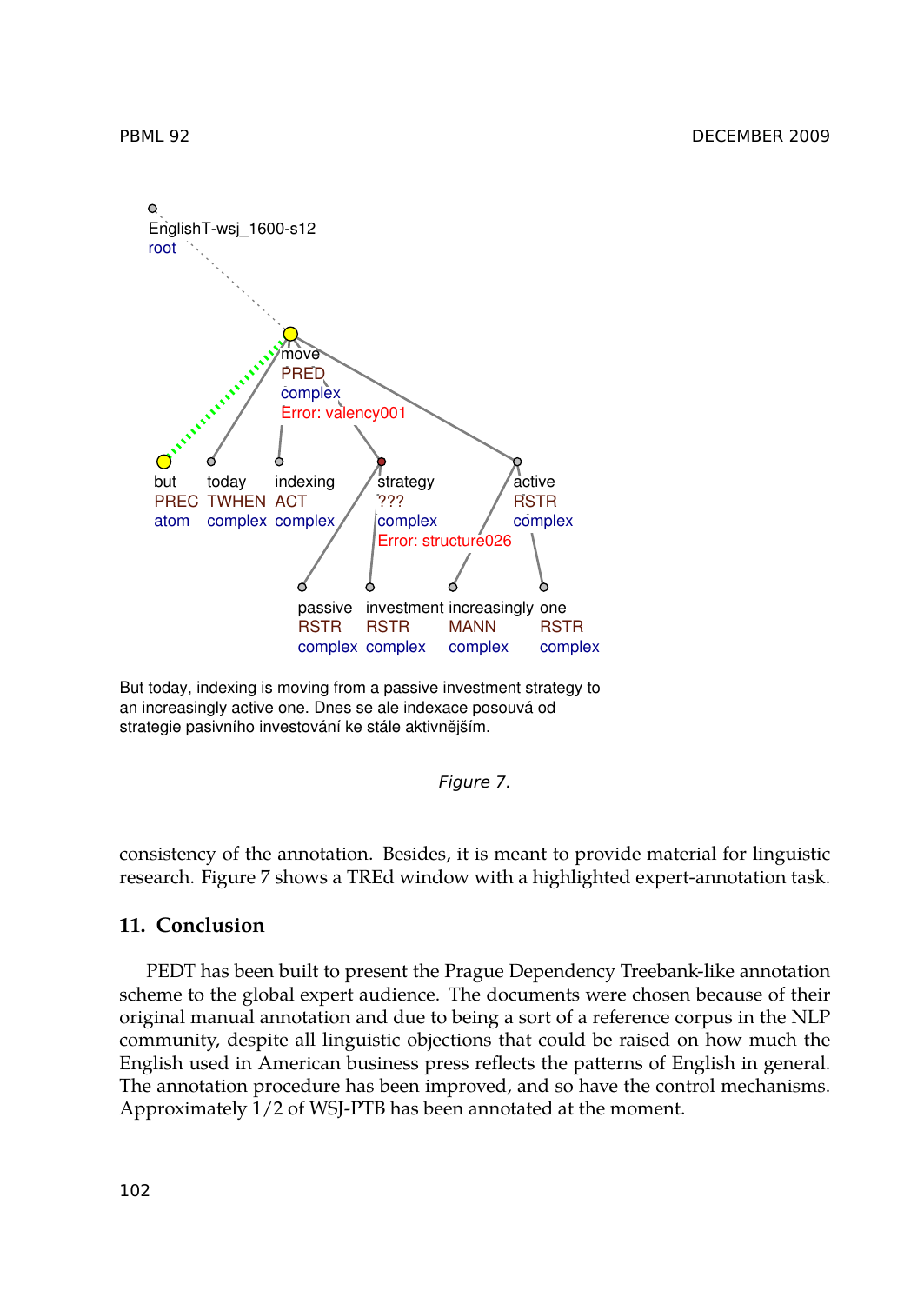S. Cinková Tectogrammatical Annotation of the Wall Street Journal (85–104)

### **12. Acknowledgements**

This work was funded in part by the Companions project $^7$  sponsored by the European Commission as part of the Information Society Technologies (IST) programme under EC grant number IST-FP6-034434, by FP7-ICT-2007-3-231720 (EuroMatrix+), and by the Czech Science Foundation (GA CR) project Nr. GA CR 405/06/0589.

# **Bibliography**

- Bies, Ann, Mark Ferguson, Karen Katz, and Robert MacIntyre. Bracketing Guidelines for Treebank II Style Penn Treebank Project, 1995. URL http: //www.cis.upenn.edu/~treebank/.
- Bradley, J., O. Mival, and D. Benyon. A novel architecture for designing by wizard of oz. In *Proceedings of CREATE08*, 2008.
- Cinková, Silvie, Jan Hajič, Marie Mikulová, Lucie Mladová, Anja Nedolužko, Petr Pajas, Jarmila Panevová, Jiří Semecký, Jana Šindlerová, Josef Toman, Zdeňka Urešová, and Zdeněk Žabokrtský. Annotation of english on the tectogrammatical level. Technical Report 35, UFAL MFF UK, 2006.
- Cuřín, Jan, Martin Čmejrek, Jiří Havelka, Jan Hajič, Vladislav Kuboň, and Zdeněk Žabokrtský. *Prague Czech-English Dependency Treebank Version 1.0*. Number LDC2004T25. Linguistic Data Consortium (LDC), University of Pennsylvania, 2004. ISBN 1-58563-321-6.
- Gildea, Daniel. Corpus variation and parser performance. In *Conference on Empirical Methods in Natural Language Processing (EMNLP)*, 2001.
- Hajič, Jan, Eva Hajičová, Petr Pajas, Jarmila Panevová, and Petr Sgall. *Prague Dependency Treebank 1.0*. Linguistic Data Consortium, 2001.
- Hajič, Jan, Jarmila Panevová, Eva Hajičová, Petr Sgall, Petr Pajas, Jan Štěpánek, Jiří Havelka, Marie Mikulová, Zdeněk Žabokrtský, and Magda Ševčíková Razímová. *Prague Dependency Treebank 2.0*. Linguistic Data Consortium, 2006.
- Hajič, Jan, Silvie Cinková, Marie Mikulová, Petr Pajas, Jan Ptáček, Josef Toman, and Zdeňka Urešová. PDTSL: An annotated resource for speech reconstruction. In *Proceedings of the 2008 IEEE Workshop on Spoken Language Technology*, 2008.
- Klimeš, Václav. Transformation-based tectogrammatical dependency analysis of english. In *Proceedings of the 10th International Conference on Text, Speech and Dialogue*, 2007.
- Kulick, Seth, Ann Bies, Mark Libeman, Mark Mandel, Ryan McDonald, Martha Palmer, Andrew Schein, and Lyle Ungar. Integrated annotation for biomedical information extraction. In *Proceedings of the Human Language Technology Conference of the North American Chapter of the Association for Computational Linguistics*, 2004.
- Kučerová, Ivona and Zdeněk Žabokrtský. Transforming Penn Treebank Phrase Trees into (Praguian) Tectogrammatical Dependency Trees. (78):77–94, 2002.
- Marcus, Mitchell P., Beatrice Santorini, and Mary Ann Marcinkiewicz. *Treebank II*. Linguistic Data Consortium, 1995.

 $7$ www.companions-project.org